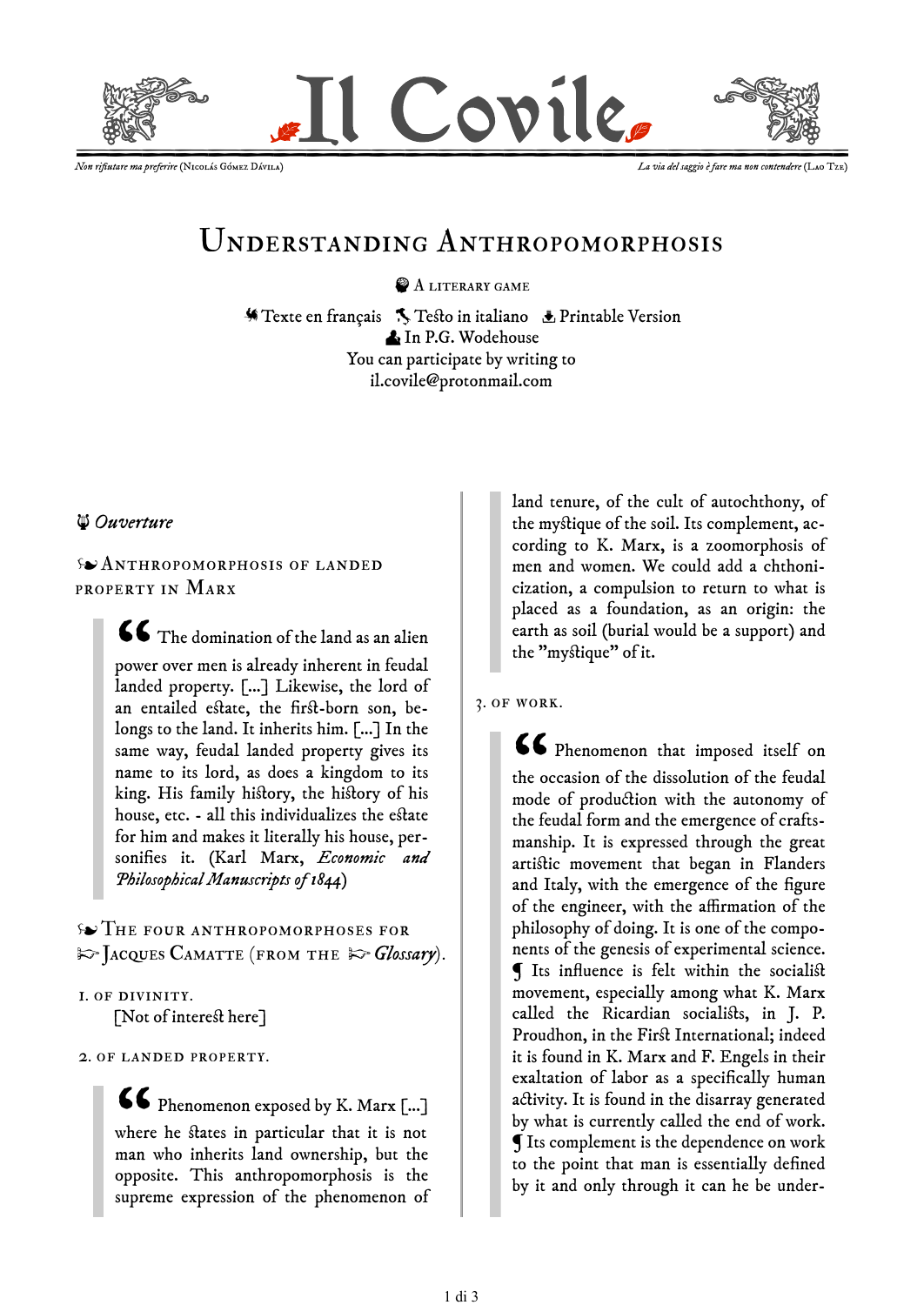stood; we have Homo faber and the exaltation of technology, humanism as well as  $a\xi$ ivism and movement (movement is everything).

4. of capital.

66 A phenomenon that makes capital become a man, "a human being" according to K. Marx. Its complement is the capitalization of men and women who tend to become technical objects, immersed in the immediacy of capital, which can also be perceived as its immanence. [Elsewhere Camatte recalled Bordiga's phrase "capital is organization."]

**ELITERARY GAME. FIRST PHASE.** 

T his involves pointing out characters from short stories, novels or films that represent one of the above three anthropomorphoses. Indicate in the mail all the items: original title, possible translation, author or director, type of anthropomorphosis, form (story, novel, etc..), character in question, name to which to attribute the report, if desired.  $\P$  The game will take place in two phases. In the first one, proposals will be collected. The editorial staff, as a jury, will accept them or not: in this first phase only those clearly out of theme will be excluded. ¶ Once the list is closed, in the second phase the participants will be invited to indicate their judgment on the relevance of the characters in relation to the Camattian definitions. On the basis of these and their own evaluations, the jury will select a definitive list, ordered by relevance. An aid to reflection on concepts that are certainly not trivial. (February 14, 2021)

Characters presented in order of reporting.

Update 2021.03.17 18:33 (year.month.day hour:minute)

•Anthropomorphosis of landed property 1. Roderick Usher in *The Fall of the House of* Usher, short story by EDGAR ALLAN POE. 2. Rossella O'Hara in *Gone with the Wind*, film by VICTOR FLEMING. Reported by Francesco Borselli. 3. M. de Wolmar in *Julie ou la Nouvelle Héloïse* [en: Julie; or, The New Heloise ], novel by Jean-Jacques Rousseau. Reported by Ivanna Rosi.

4. Don Fabrizio Corbera in *Il Gattopardo* [en: The Leopard], novel by Giuseppe Tomasi di Lampedusa.

5. Robert Crawley in *Downton Abbey*, television series by JULIAN FELLOWES.

6. Dubslav von Stechlin in *Der Stechlin* [en: The Stechlin], novel by THEODOR FONTANE. Reported by Marisa Fadoni Strik.

7. L'erede di don Rodrigo in *I promessi sposi* [en: The Betrothed], novel by ALESSANDRO Manzoni.

8. René-Auguste de Chateaubriand (le père) in *Mémoires d'outre-tombe*, novel by François-René DE CHATEAUBRIAND. Reported by Stefano Borselli & Ivanna Rosi.

9. Henry Wilcox in *Howards End*, novel by EDWARD MORGAN FORSTER. Reported by Gabriella Rouf.

•Anthropomorphosis of work

10. Henry Turner in *Regarding Henry*, film by MIKE NICHOLS.

11. Miranda Priestly in *The Devil Wears Prada*, film by DAVID FRANKEL. Reported by Francesca Nocentini.

12. Seth Brundle in *The Fly*, film by DAVID Cronenberg. Reported by Francesco Borselli.

13. Tom Joad in *The Grapes of Wrath*, novel by JOHN STEINBECK. Reported by Marisa Fadoni Strik & Raffaele Nencini.

14. Poseidon in *Poseidon*, short story by Franz KAFKA. Reported by Maria Antonietta Giordano.

15. Kate Armstrong in *No Reservations*, film by Scorr HIcks. Reported by Maria Antonietta Giordano.

16. Claude Lantier in *L'Œuvre* [en: The Masterpiece], novel by EMILE ZOLA. Reported by Ivanna Rosi.

17. Giacomo Casanova in *Vendégjáték Bolzanóban* [en: Casanova in Bolzano], novel by Sándor Márai. Reported by Giuseppe Corsi.

18. Le vicomte de Valmont in *Les Liaisons dangereuses* [en: Dangerous Liaisons], novel by PIERRE CHODERLOS DE LACLOS. Reported by Ivanna Rosi.

19. William Turner in *Mr. Turner*, film by Mike Leigh. Reported by Gabriella Rouf.

20. Robinson Crusoe in *The Life and Strange Surprising Adventures of Robinson Crusoe*, novel by Daniel Defoe. Reported by Armando Ermini.